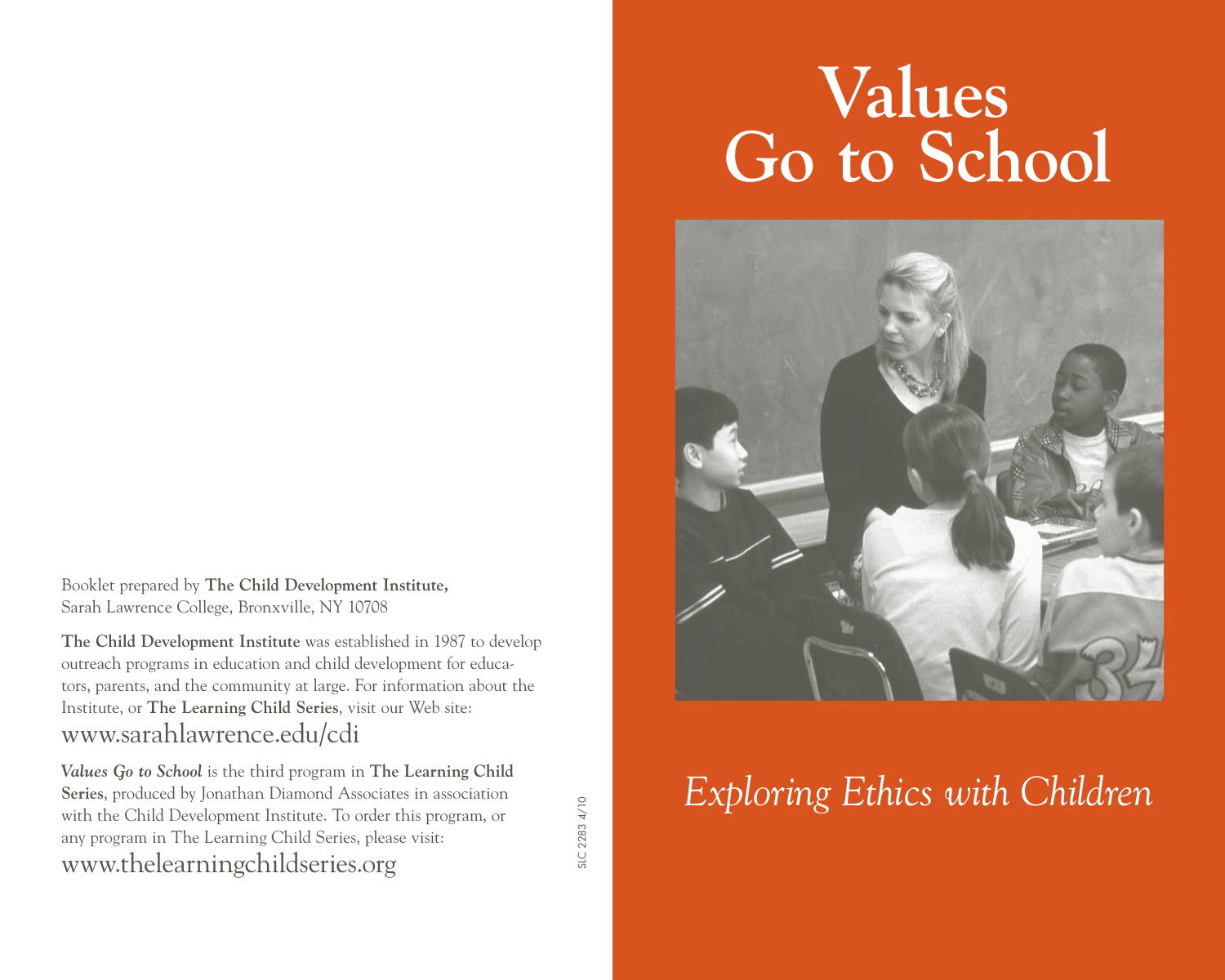"The interactions that go on —with your parents, the school, your friends that's where values come into play… it's *the process*."



#### Why do values go to school?

VERYTHING WE DO REFLECTS OUR VALUES. What we believe in, what we think is important, the kind of people we want to be, the kind of world we want to live in. At believe in, what we think is important, the kind of people we want to be, the kind of world we want to live in. At school, values are manifested in everything that goes on—in what is taught and how, and in the ways people interact with each other in the communities of the classroom and the school building. As much as children are learning specific information and developing knowledge about the world through their studies, they are learning about and forming their own values through the curriculum and through their life at school. Which values do we want them to be developing? And how are values being conveyed in school? The documentary *Values Go to School* explores these issues by spending time in classrooms at four schools in quite different settings, with children ranging in age from five to nineteen. Teachers, administrators, parents and the students themselves speak about ways ethical issues arise and are explored at school. The values discussed include respect for individuals and their differences, respect for one's own and other people's work, non-violent resolution of the conflicts that inevitably arise among people, belief in the ability of every student to learn, the democratic practice of classroom life, and the importance of taking a reflective stance toward the whole range of challenging issues posed by growing up in a complex world.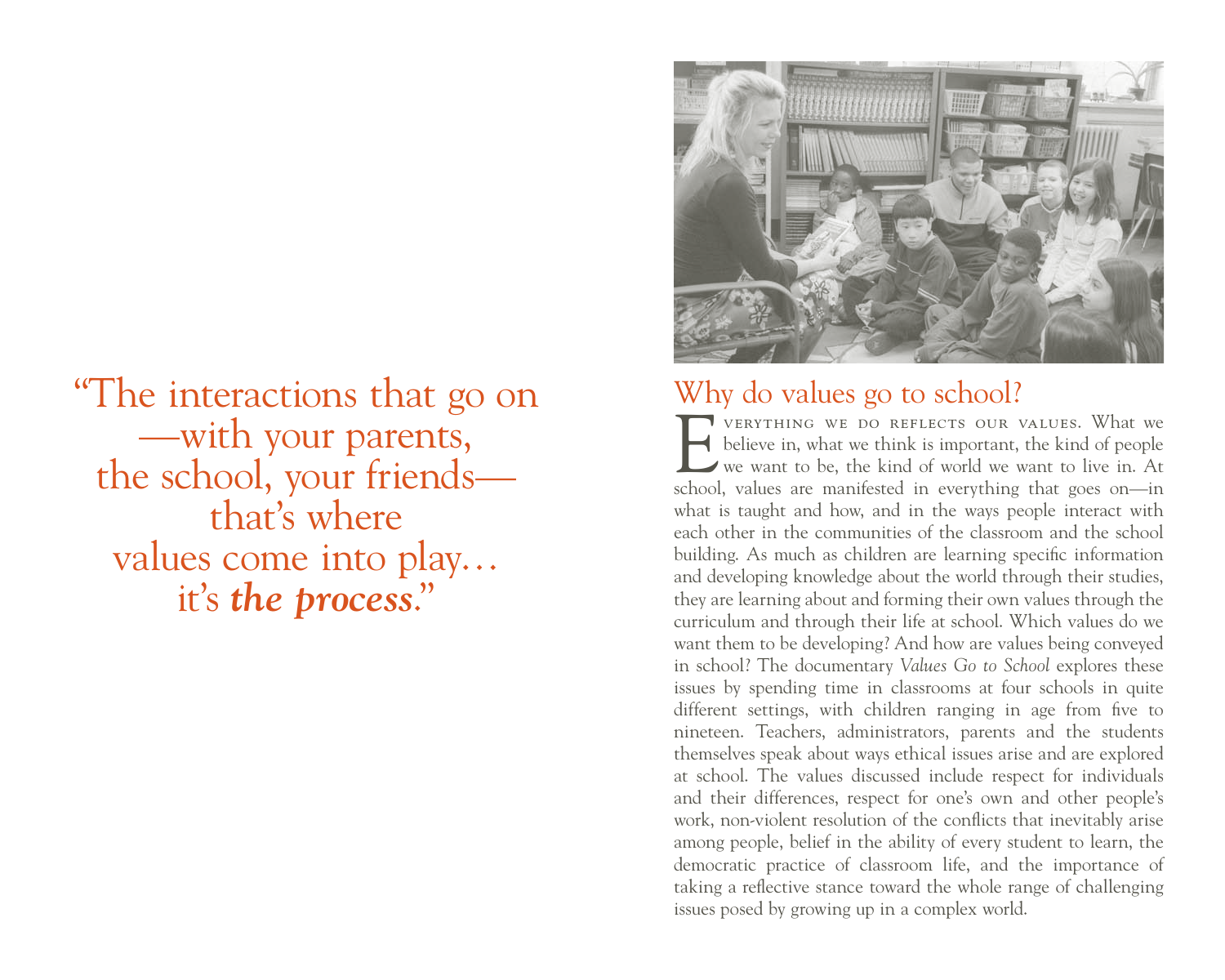## How do values go to school?

From the moment children enter a classroom in the morning they encounter the values held by their teachers and administrators. The classroom design, the materials available to them, the curriculum they explore, the ways that adults speak to them and how their behavior is reacted to—all result from choices and responses reflecting values. Some schools have philosophies that embody values in a deliberate way. All schools have operating cultures and principles that reflect values. All adults who work in educational settings have personal values that are reflected in everything they do. Effective educators think a great deal about the explicit and implicit values their schools demonstrate and teach. Whether this happens formally or informally, reflection on values should be a crucial part of every school's work. In the sections below, we consider some of the ways schools can foster values discussions and values education.

## "Children are being taught values every day the question is, *which* values?"

Values come to school in many ways. Children bring the values of their families and cultures to school every day. Parents look to schools to support the values they hold most important at home. School districts and state educational governance bodies mandate curricula and practices that both reflect and influence the values of the classroom and school building. When all these sources of values converge, a strong partnership is formed that can facilitate children's ethical growth. What happens when, almost inevitably, home and school values don't coincide? When teachers and administrators don't agree on everything? When meeting individual needs and those of the group, both important values, conflict? When one's own competing values may be a source of internal conflict? It is at these moments that the importance of ongoing consideration of values and how they play out at school is most crucial, and most valuable. We look at these moments as times of great opportunity for learning, and at some of the ways teachers and parents can make the most of them.

#### How can we create an environment where values can be explored?

Meaningful dialogue about values can only take place in an environment where everyone feels safe. The community of the classroom, and the school, provides the kind of setting where people can safely explore what they think and how they act, only if:

- Everyone is respected, whether or not we agree with them
- Physical and emotional safety is assured
- Everyone's voice/opinion can be heard
- Individual and group differences are noticed and respected
- Exploring issues is valued over acting on assumptions or impulses
- Time is provided to listen and think, and to work together to answer questions and find solutions

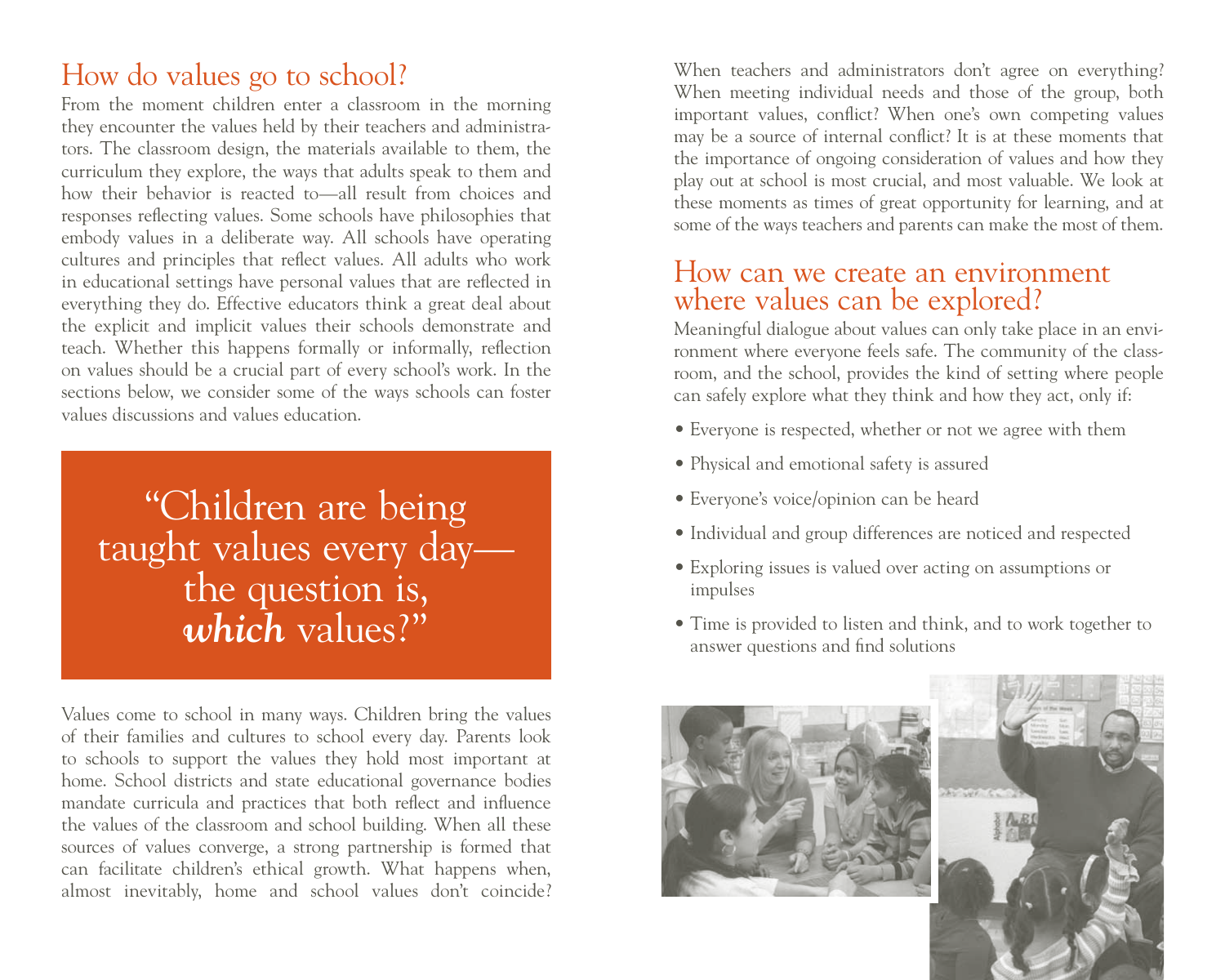

**In classrooms**, whatever the age of the students, these principles can be established in many ways: through talking about and writing down community values and rules; through formal and informal ways of giving each person a chance to be heard; through frequent meetings to discuss values issues that arise during classroom and school life; through the inclusion of all students, teachers and parents in the community in both explicit and implicit ways—so that each member of the community finds his or her views reflected in the life of the community. Although creating such a classroom community begins on the first day of school, it can be expected to take many weeks, even months, to fully develop. Students will appreciate being involved in the process of creating their environment. The single most important factor is their teachers' attitudes—as heard in words and seen in actions.

**In school buildings**, these principles will be manifested in the processes by which decisions are made, concerns dealt with, and conflicts resolved. The network of relationships among educators, students and family members reflects and contributes to the values of the community. The respect with which all staff members are treated and all parents and children are welcomed will greatly influence the way daily life proceeds. In the larger educational community, school district and professional community, the ways teachers and administrators interact also affect the life of the community. If teachers, or other staff members, do not feel they are respected and have fully participatory status in the school or larger community, this should be the first topic for exploration.

Parents and teachers, the natural partners of the educational process, often find it difficult to explore their common and different values, although this exploration can be crucial for the children. Each group may make assumptions about the values held by the other group, and these assumptions may often be incorrect or too limited. Parents are naturally distressed when they believe their family's values are not being upheld at school, and teachers likewise are concerned when they believe parents are not supportive of what they are trying to do at school. However, in schools where parents and teachers find ways to speak openly about these issues, common ground is most often found to be greater than anyone expected. A variety of smaller and larger meetings can be held in which parents and educators can discuss particular values issues. How specific differences are handled in a classroom for example, or the issues arising from discussion of a particular assigned reading book, would be valuable topics for a meeting between the parents and teachers in one class. A grade-wide parent-teacher forum to discuss social issues arising in a particular age group would bring together parents and teachers

"Believing in ourselves and what we can contribute that's a value, and it prompts us to take *seriously* our work and our lives."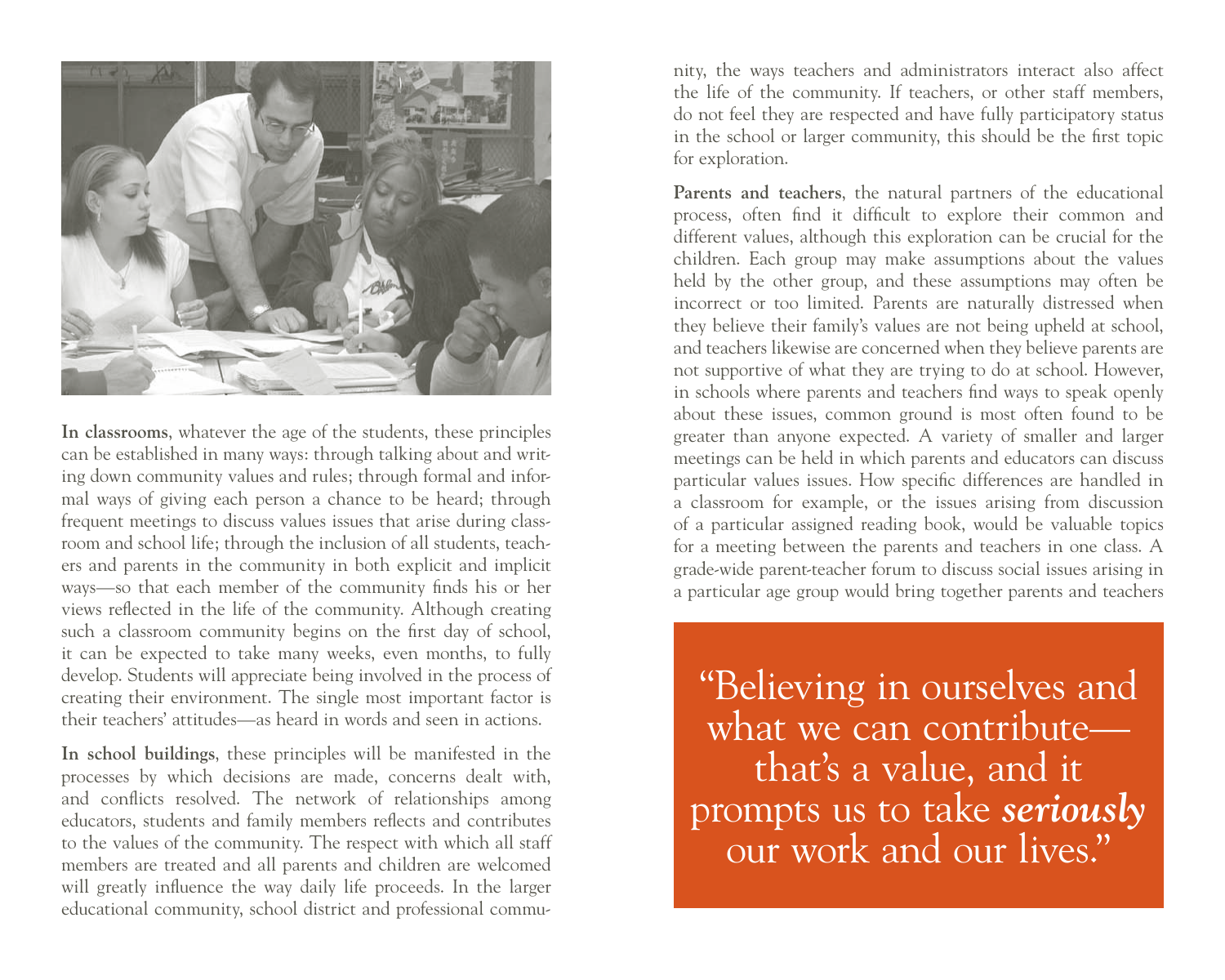from different classrooms. An all-school meeting might explore issues of race, class, gender or religion, as these issues come are brought to school from the families' diverse cultural backgrounds. Essential to such meetings is the idea that values exploration is a process, each conversation a step on a long path of listening and collaboration.

**Does values education proceed best through the curriculum or from the life of the classroom?** In many schools, values education is seen as naturally proceeding from the curriculum. A study of a historical era, or a culture different from one's own, can provide the basis for an exploration of the ways people live and what they value. Students can readily respond to literature by discussing their thoughts and feelings about issues raised by what they have read. A science unit on the ethical issues arising from internet use, or animal experimentation, can prompt valuable conversations about values. The illustrations in a picture book or a textbook; the examples brought up in a social studies class; the cultural material introduced in a language class—all reflect values and contribute to their discussion. All curriculum content and materials can provide bases for thoughtful values exploration. In some classrooms, specific "values curricula" are



 "What is *fair*, what is *right*, what is *important* in life these are values, and from values come choices, our day to day decisions."

implemented, either by mandate or individual teacher choice. Sometimes referred to as "character education," these topics and materials offer a way to discuss values issues—from conflict resolution to valuing differences—at a specific time in a specific way. It is our experience that such curricula are not necessary, because everyday life in the community of the classroom provides many occasions for tackling such topics and indeed requires that we do tackle them. It is not necessary to arrange for pretend or hypothetical conflicts when actual ones occur regularly among any group of people. A classroom occurrence is a more immediately interesting spur to discussion than a planned lesson which presents the same kind of event. And the discussion and any resolution that ensues will be far more meaningful to the students if the case in point is real rather than hypothetical. In a classroom that is developing comfort with discussion, overseen by a teacher who draws on community life as the raw material for values exploration, there will be ample natural curriculum generated by life in school and those aspects of life outside school which come in each day along with the students. The academic curriculum and the social and emotional intellectual curriculum provided by life are the best sources for values explorations at school.